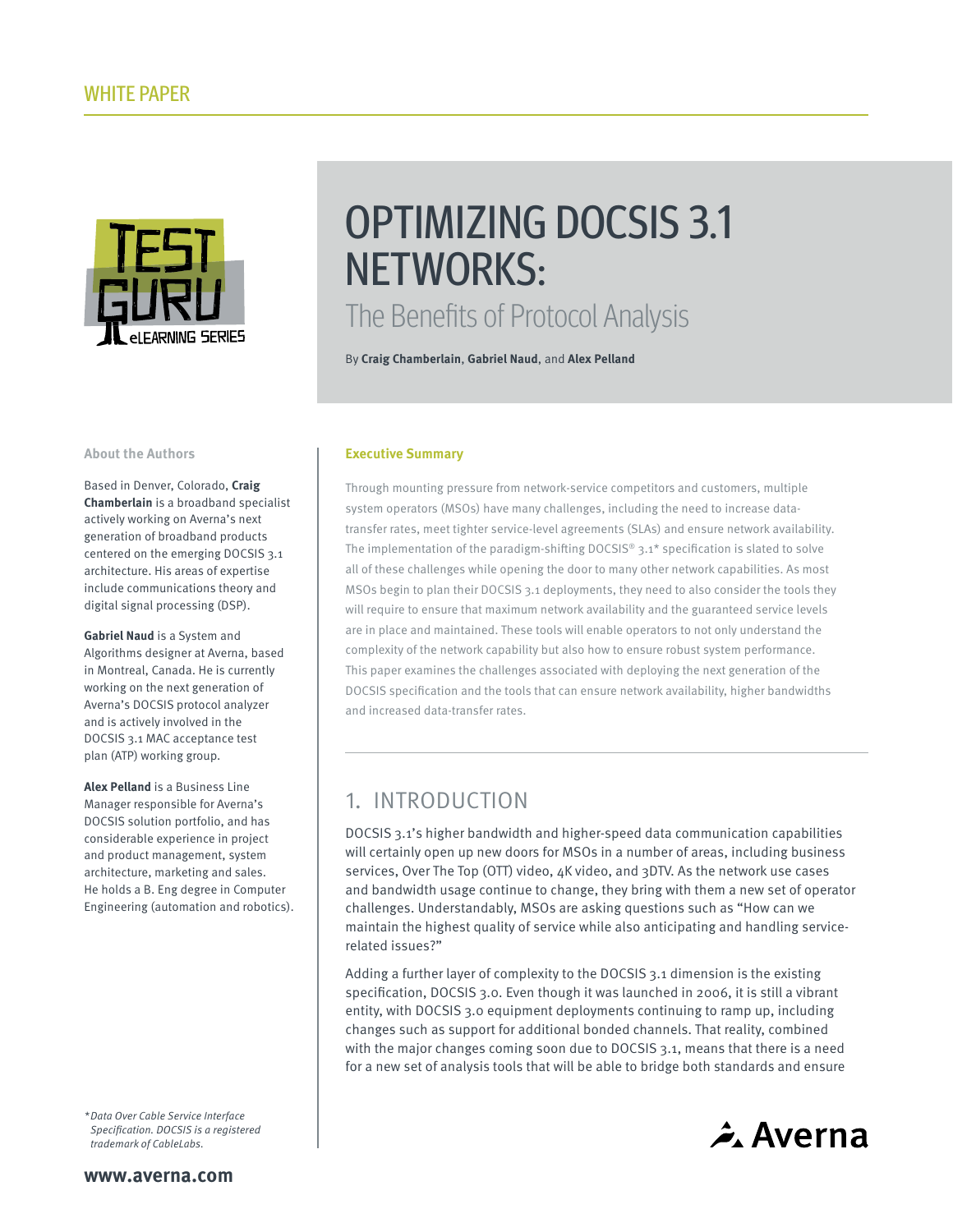that operators are capable of maintaining their networks and providing satisfactory customer experience.

As with each previous DOCSIS version, the new DOCSIS 3.1 standard will have its own set of complexities, from both implementation and operational points of view. As well as ensuring that the network is being maintained, MSOs will also need to ensure that the protocol is being implemented correctly. This paper discusses some of the key features of DOCSIS 3.1, as well as deployment challenges, and how MSOs and their networks can benefit from new protocol analysis tools.

# 2. WHAT IS PROTOCOL ANALYSIS?

At a basic level, network operators can perform protocol analysis, often called "packet sniffing," to capture packets and decode them into their component parts, especially for troubleshooting communication issues. While this is the traditional application of protocol analyzers, they can actually do much more than packet sniffing; for example, they can be surprisingly useful in many aspects of network management for analyzing, debugging, maintaining and monitoring local networks and Internet connections.

By providing statistics on network traffic, protocol analyzers can play a valuable role helping MSOs identify trends that may lead to further network problems. Since these tools are versatile, they can be used by a variety of individuals who have network responsibility or by anyone who needs to better understand traffic issues. For example, a protocol analyzer may be used for various scenarios such as:

- Troubleshooting real-time outage and service interruptions
- Analysis of strange network behavior
- Producing real-time and historical statistics to help observe link health and behavior over time
- Lab testing and validation

## 2.1 A Non-Intrusive Network Monitoring Tool

Figure 1 illustrates how a protocol analyzer can be inserted in a network to act as a passive observer of upstream (US) and downstream (DS) DOCSIS communication between the cable modem termination system (CMTS) and customer premises equipment (CPE) such as modems and set-top boxes. As a non-intrusive probe, a protocol analyzer does not impact the network communication, which will assure that operators receive the most accurate real-time measurements to help them quickly identify and remedy any problems or strange behavior occurring on the network.

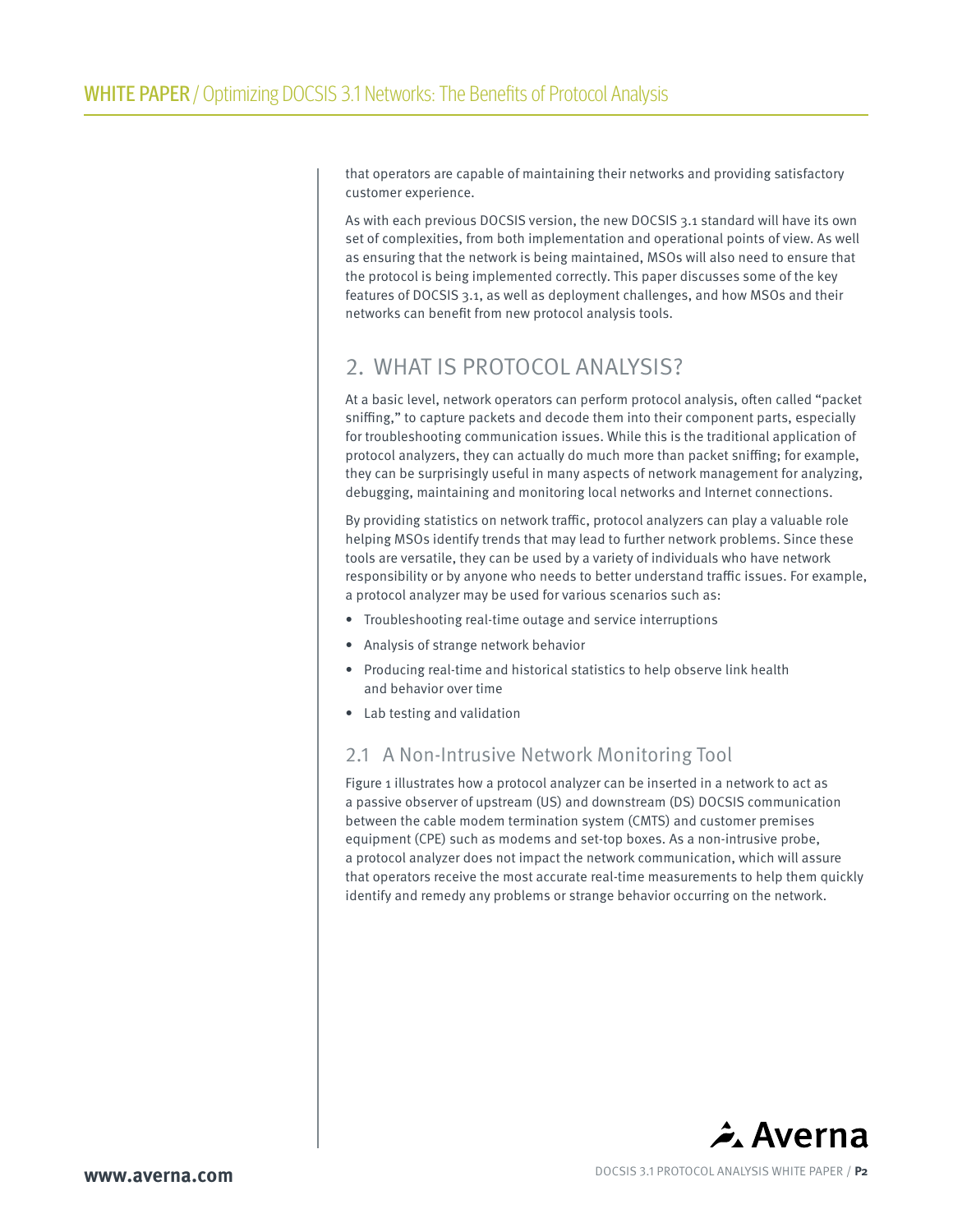

# 2.2 Typical Protocol Analysis Capabilities

For the past few decades, protocol analysis tools have proven to be effective solutions for debugging and resolving network issues. And due to the changing nature of networks, a protocol analyzer needs to be flexible, upgradable and extendible to handle evolving protocol standards. A protocol analyzer's non-intrusive networkprobing – combined with its ability to take RF measurements and perform MAC-level communication analysis – can provide that additional level of monitoring. Important functions of a protocol analyzer include:

- Verification of RF parameters
- Validation of MAC-level communication
- Real-time demodulation
- Triggering capabilities
- Recording capabilities for communication packets
- Support for multiple protocol standards

This section outlines typical functions that a protocol analyzer can perform.

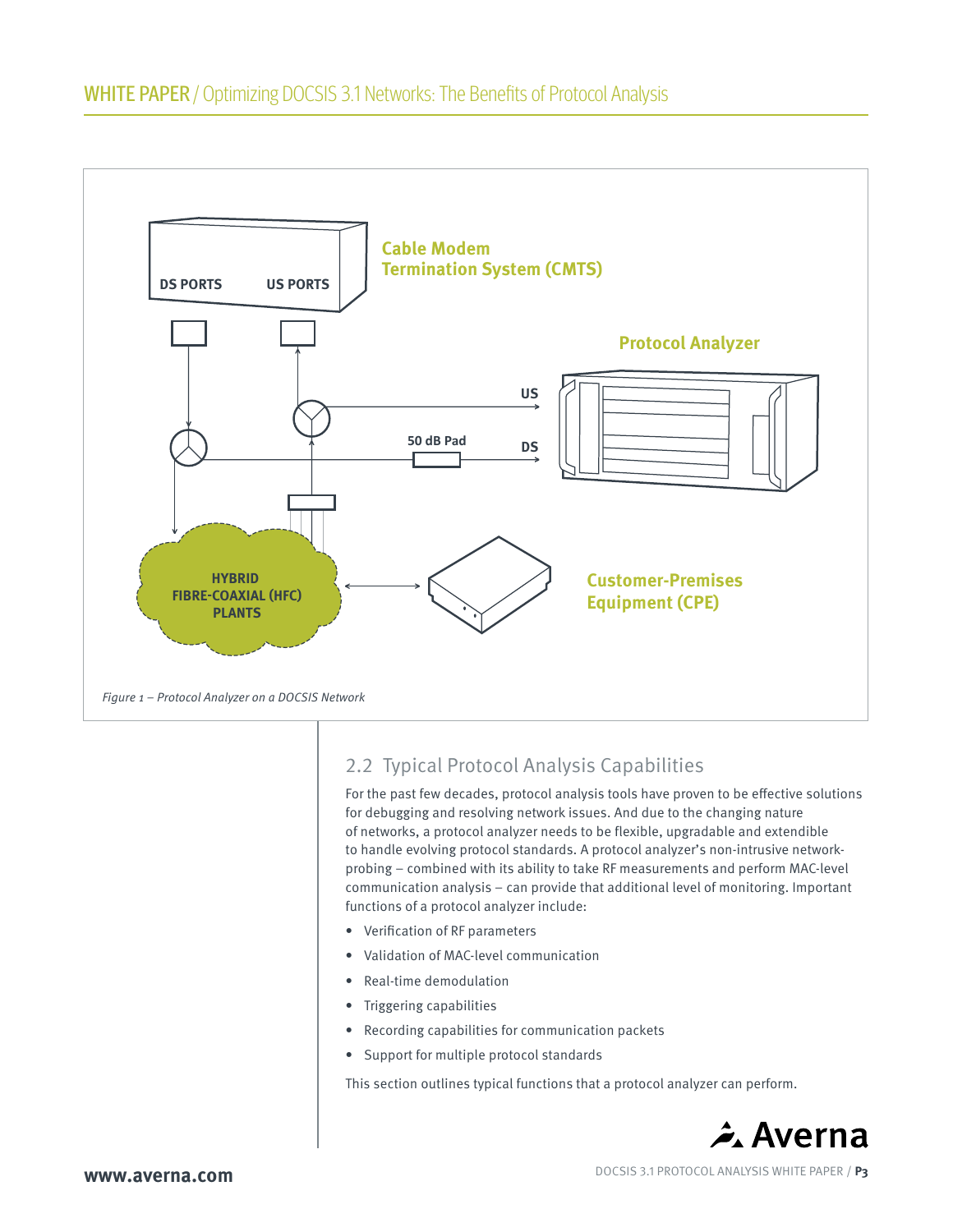#### **2.2.1 Displaying RF Parameters**

A common feature of a protocol analyzer is constellation and spectrum views to display RF parameters and measurements in order for the operator to view and evaluate certain network behavior. These views provide valuable information on network health and why some CPE might not be locking. Such parameters include:

- Input power levels
- Modulation Error Ratio (MER)
- Error Vector Magnitude (EVM)

#### **2.2.2 Troubleshooting MAC-level Communications**

Another important aspect of a protocol analyzer is its ability – in real-time or offline – to help validate MAC-level communication and troubleshoot interoperability issues. In addition, a filtering capability can significantly improve analysis time by focusing on specific transactions and messages. These functions enable the operator to perform more effective testing scenarios such as:

- Validating that a message from a CMTS or cable modem (CM) is properly formatted.
- Verifying that some transactions between the CMTS and the CM (e.g., REQ/RSP/ACK mechanisms) properly take place under normal conditions.
- Verifying how the CMTS or CM reacts to some events by analyzing the content of the resulting MAC messages.

#### **2.2.3 Performing Real-time Demodulation and Capture**

The ability to perform real-time demodulation and capture is another advantage of a protocol analyzer. Real-time MAC-layer capture, combined with filtering, can provide the operator with valuable information by allowing the efficient identification of network and communication problems without having to wait for the capture to end. Applications for this function include:

- The real-time demodulation and display of the OFDM channel descriptor (OCD) in order to provide useful information for debugging a CMTS and understanding why the CM is not locking.
- Providing additional monitoring capabilities by allowing the operator to enable alarms and threshold alerts.

### **2.2.4 Configuring Triggers**

All protocol analysis tools are aimed at facilitating an operator's daily tasks, such as the ability to configure triggers that can either initiate a capture or inform external equipment to start taking specific measurements. Here are two examples of triggering capabilities that an operator can benefit from:

- A capture trigger, which can be configured for specific types of messages or a destination source (MAC) address.
- A hardware trigger, which can be configured for specific types of messages. This option allows other devices and equipment – such as a spectrum analyzer or even integration into a custom solution – to extend DOCSIS testing scenarios and possibilities.

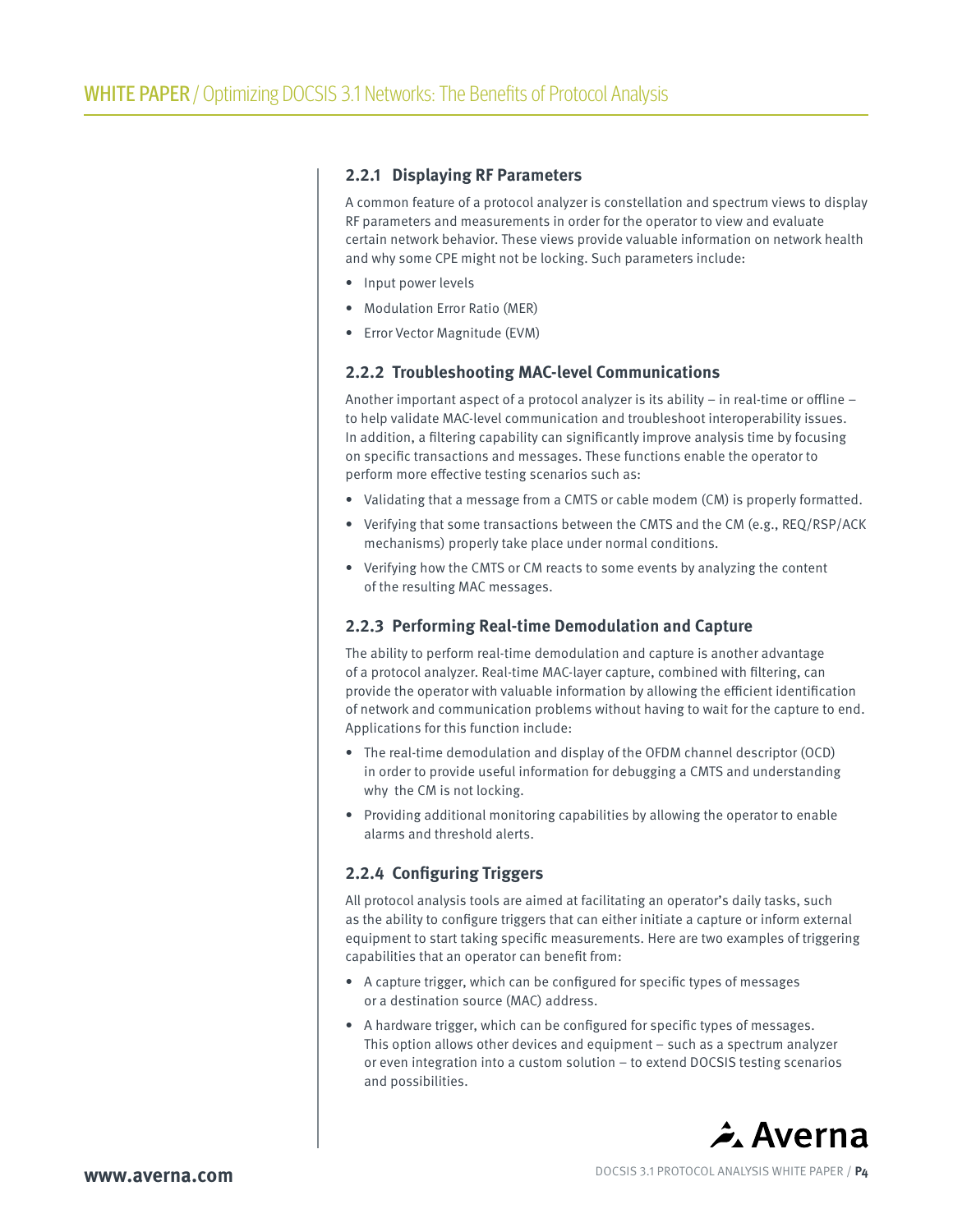### **2.2.5 Evolving with the DOCSIS Standard**

As the DOCSIS protocol standard evolves, a protocol analyzer must likewise be capable of evolving, including the ability to:

- Configure and upgrade the protocol analysis system to test different DOCSIS standards (backwards compatibility) and provide additional functions.
- Script and automate the testing of use cases and scenarios by providing access to software components remotely, such as via an application programming interface (API).

# 3. DOCSIS 3.1 NETWORK CHALLENGES

DOCSIS 3.1 incorporates some new technology for the cable industry that will extend the life of traditional Hybrid Fiber-Coaxial (HFC) plants by providing enhanced and additional services. From a practicality standpoint, DOCSIS 3.1 has the potential to deliver capacity of more than 10 Gb/s in the downstream and 1 Gb/s in the upstream. This section examines the different features of a DOCSIS 3.1 network and how they can benefit from protocol analysis.

## 3.1 Network Bandwidth and Channel Expansion

Since DOCSIS 3.1 will allow network expansion in both the upstream and downstream as needed by the operators, an important aspect of DOCSIS 3.1 is that it will operate on existing HFC networks and, as needed, those networks can be updated to accommodate more bandwidth, as outlined in the DOCSIS 3.1 specification:

In the downstream direction, the cable system is assumed to have a pass band with a lower edge of either 54 MHz, 87.5 MHz, 108 MHz or 258 MHz, and an upper edge that is implementation-dependent but is typically in the range of 550 to 1002 MHz. Upper frequency edges extending to 1218 MHz, 1794 MHz and others are expected in future migrations of the plants.

In the upstream direction, the cable system may have a 5-42 MHz, 5-65 MHz, 5-85 MHz, 5-117, 5-204 MHz or pass bands with an upper band edge beyond 204 MHz.1

Figure 2 illustrates the current upstream/downstream bandwidth and how the bandwidth may be allocated in the near and longer term.



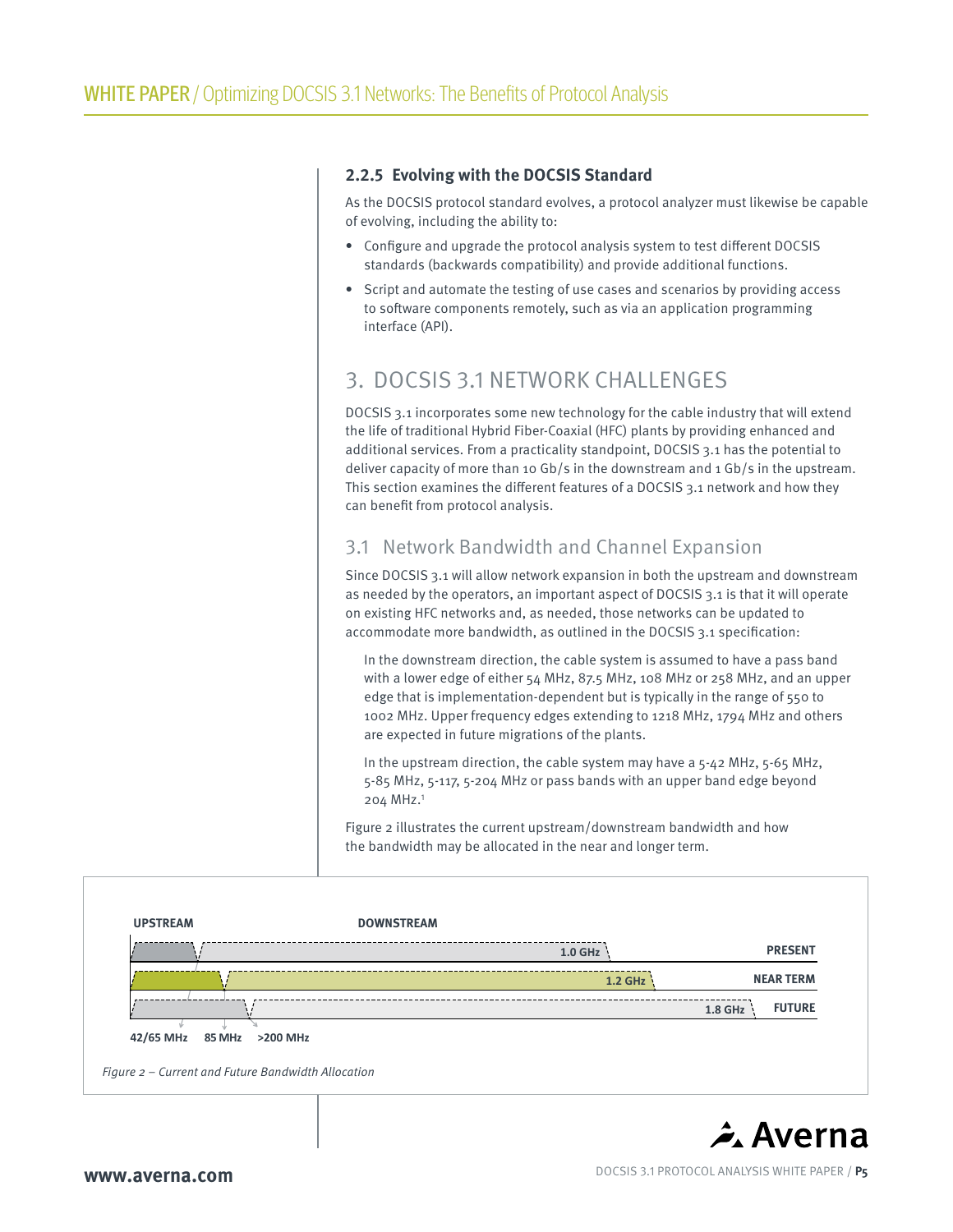## **3.1.1 Tools and Strategies for Network Bandwidth and Channel Expansion**

Planning and implementing these extended bandwidths will, of course, require new tools and strategies. Some elements that will need to be deployed to accommodate the changing frequency spectrum include:

- A protocol analyzer capable of covering the entire frequency band. This will minimize capital expenditures as the operators start to use the upper frequency bands (1.8 GHz).
- Downstream and upstream channel configurations that allow operation in the different bands.
- Modular instruments that enable system capabilities to be upgraded and extended as network needs evolve with additional features and functions using the same hardware and components.
- Multiple systems that can be synchronized in order to offer extended coverage and analysis of the DOCSIS band.

## 3.2 Orthogonal Frequency Division Multiplexing (OFDM) and Advanced Modulation Formats

Cable networks have become more dependable due to better maintenance and deeper fiber, allowing operators to significantly expand the amount of data that can be transmitted. DOCSIS 3.1 enables operators to take further advantage of these industry developments, including via the deployment of Orthogonal Frequency Division Multiplexing (OFDM).

OFDM is a transmission technique that uses many carriers spaced apart at slightly different frequencies. In the OFDM technique, the allotted bandwidth is divided into a large number of smaller bandwidths, or sub-carriers, as explained below and as shown in Figure 3:

A large number of closely spaced orthogonal sub-carrier signals are used to carry data on several parallel data streams or channels. Each sub-carrier is modulated with a conventional modulation scheme (such as quadrature amplitude modulation) [QAM] at a low symbol rate, maintaining total data rates similar to conventional single-carrier modulation schemes in the same bandwidth.<sup>2</sup>

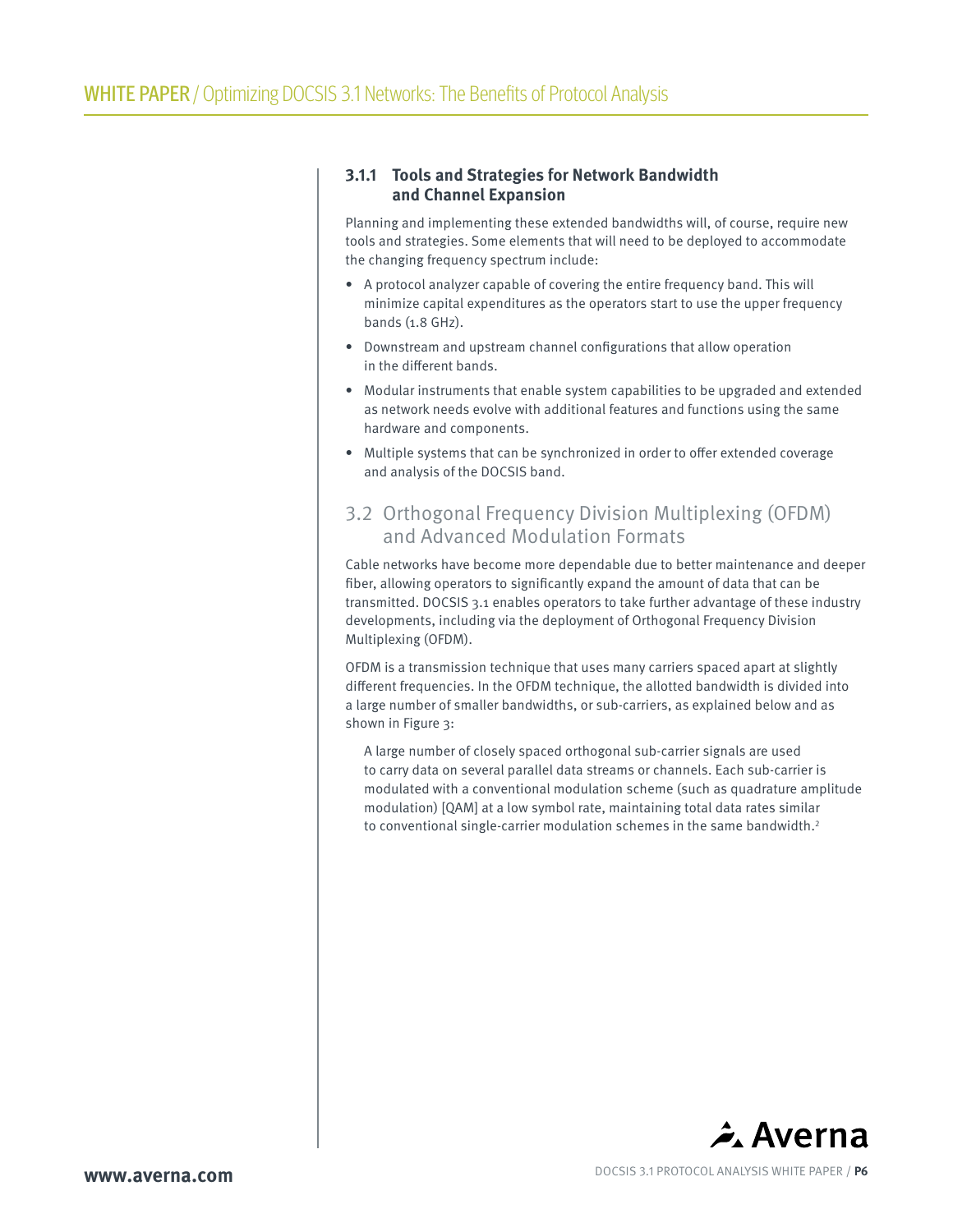

The primary advantage of OFDM over single-carrier schemes is its ability to cope with severe channel conditions such as multipath and narrowband interference.

Another feature of DOCSIS 3.1 is its ability to define multiple downstream profiles on a single channel. A downstream profile defines each of the sub-carrier's own modulation formats and amplitude in the OFDM channel. For example, it can define a different modulation order for a different part of the channel so the throughput in the downstream can be optimized according to the signal-to-noise ratio (SNR).

The CMTS defines multiple downstream profiles and assigns some of the profiles to each CM during registration. When the CMTS sends data to a specific CM or group of CMs, it uses one of the downstream profiles assigned to that CM or group of CMs. The CMTS can then effectively react dynamically to a change in network conditions in order to optimize its throughput.

## **3.2.1 Meeting the Challenge of 4K QAM**

In addition, operators will now have to deal with the added complexities of not only a wider OFDM channel (channel bandwidths of 24 MHz to 192 MHz for downstream OFDM, and up to 96 MHz for the upstream) but with the challenges of the new 4K QAM (4096-QAM) compared to 256-QAM, which has been the modulation format of choice for several years. As the SNR decreases, the received symbol has a greater chance of being far from the expected symbol because higher-order modulations mean higher density, which makes them more error-prone on decision-making when the noise level is high.

Figure 4 illustrates the vast differences of 256-QAM and 4096-QAM constellations.

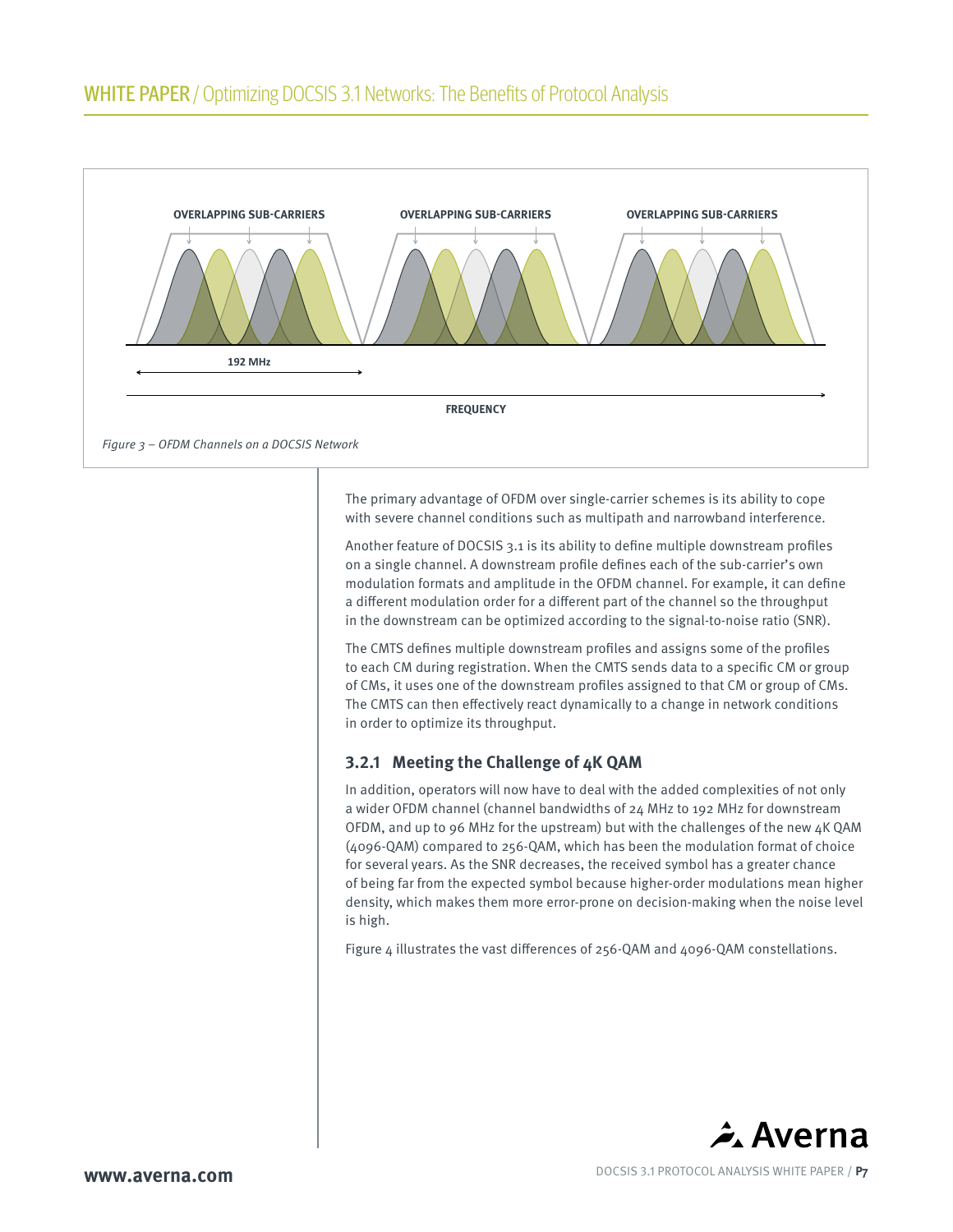

## **3.2.2 Tools and Strategies for OFDM and Advanced Modulation Formats**

Considering where the protocol analyzer is placed in the system (i.e., in the RF section of the network), and its ability to demodulate the signal, the following issues need to be taken into consideration for DOCSIS 3.1 deployments:

- OFDM and advanced modulation formats will yield high throughput. Thus, the protocol analyzer will require a tremendous amount of processing power to analyze and monitor how the CMTS and CMs react during specific network conditions.
- Operators will need to cover the 192-MHz channels required for OFDM as well as the resolution needed for valid measurements. This will require real-time demodulation of all sub-carriers and the modulation profile.
- Ability to analyze and monitor only a specific downstream profile, thus concentrating the monitoring effort on a group of CMs under the same network conditions.
- Display a specific downstream profile modulation order versus a sub-carrier for a given channel. By knowing to which CM a profile is intended, operators can dynamically monitor the profile evolution to help them understand how the CMTS handles and reacts to changes in network conditions.
- MER information availability on a per-profile/per-sub-carrier basis or IUC/minislot in the upstream. This can be used to debug CMTS algorithms for determining downstream and upstream modulation profiles.

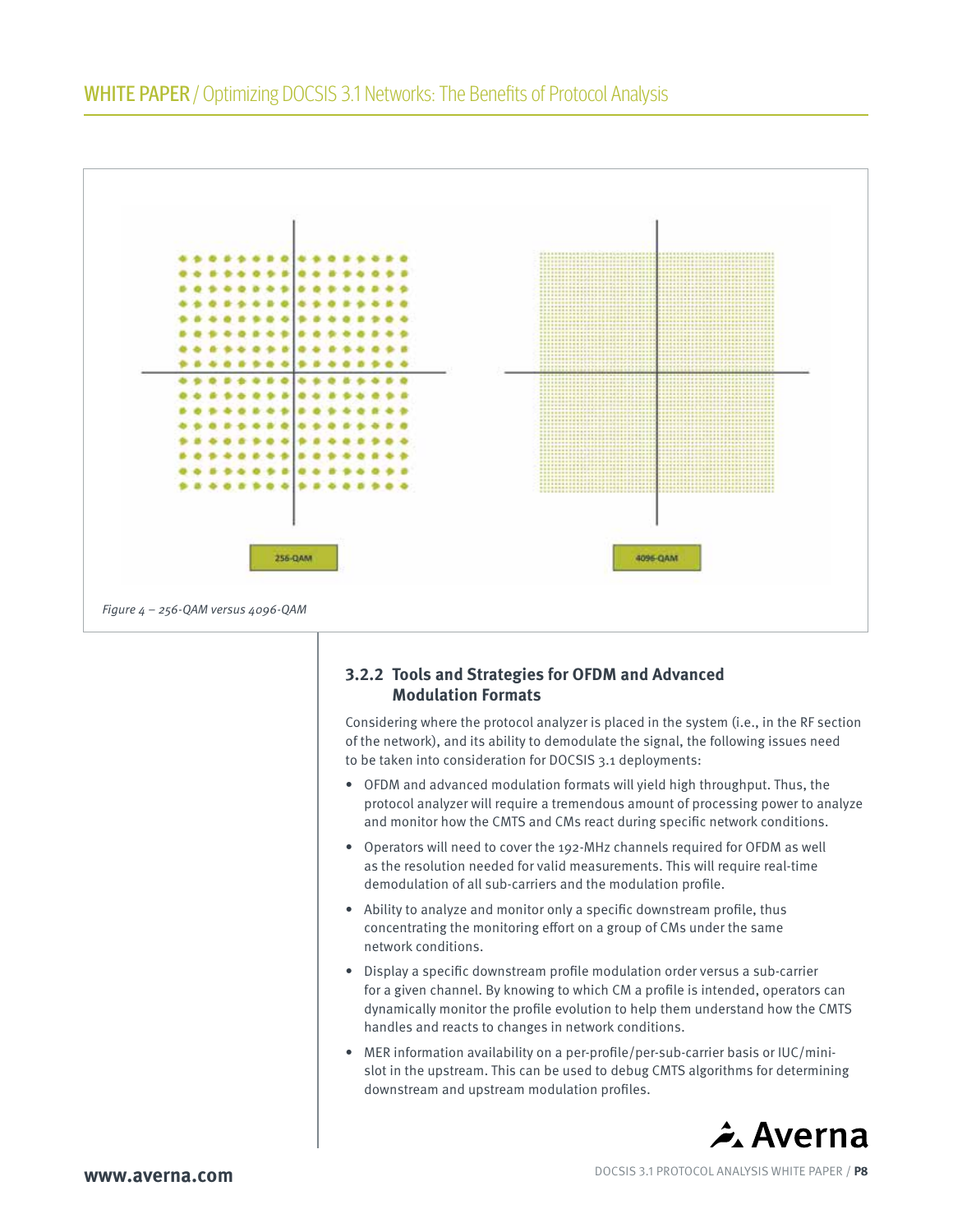## 3.3 Mixed Mode Operation

Since the industry's aim is to make DOCSIS 3.1 backwards-compatible with the previous standard, a DOCSIS 3.1 CMTS will be required to support older modems. In reality, despite the constant evolution of network and consumer equipment, legacy data systems may have to support CPE models ranging from the latest highperformance units to ones that are more than 10 years old.

To address these huge client-side technical differences, one of the operating modes that can aid in the migration to DOCSIS 3.1 is enabled by turning off a block of OFDM sub-carriers in the OFDM channel and operating a single-carrier QAM channel within that spectrum. Thus, DOCSIS 3.1 modems and DOCSIS 3.0 modems will be able to operate in the same serving group, with the DOCSIS 3.1 modems using both the OFDM and single-carrier (SC)-QAM channels and DOCSIS 3.0 modems operating in SC-QAM channels. This allows for the use of OFDM across the entire spectrum, while maintaining backwards compatibility.

Figure 5 illustrates a possible channel plan with various mixed-mode operation.



### **3.3.1 Time and Frequency Multiplexing**

Another DOCSIS 3.1 feature is time and frequency multiplexing. According to the DOCSIS 3.1 MAC and Upper Layer Protocols Interface specification<sup>3</sup>, the networks must support the following scenarios:

...a mix of new OFDMA channels with older legacy SC-QAM channels. DOCSIS 3.1 also allows simultaneous Time and Frequency Division Multiplexing, i.e.:

- OFDMA and SC-QAM can simultaneously operate on separate frequencies.
- OFDMA and SC-QAM can also operate on the same frequencies, divided in time.

Figure 6 depicts the DOCSIS 3.1 time and frequency multiplexing paradigm for the upstream.



**www.averna.com DOCSIS 3.1 PROTOCOL ANALYSIS WHITE PAPER / P9**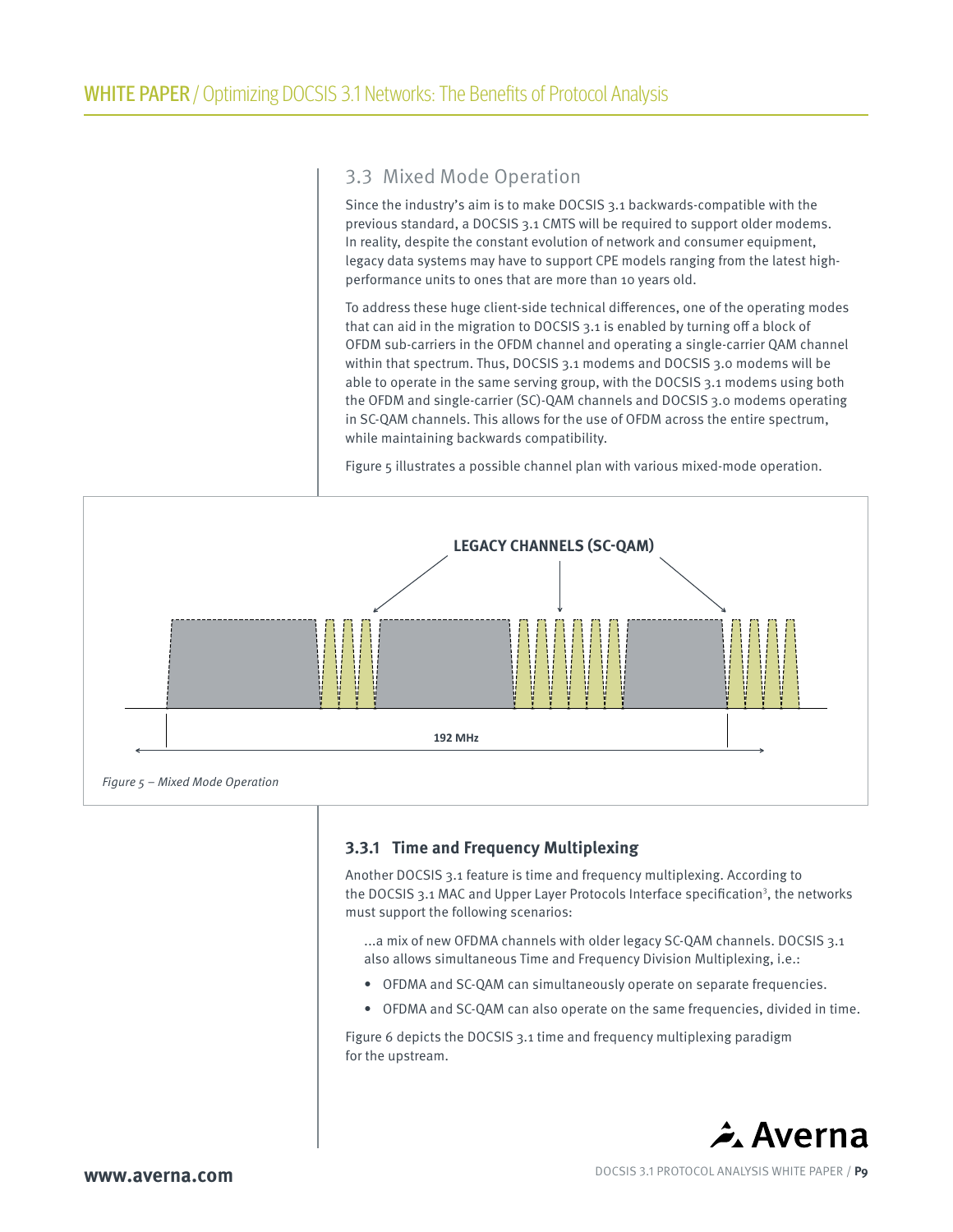

## **3.3.2 Tools and Strategies for Mixed Mode Operations**

Again, because of the multiple challenges of operating in mixed mode, a flexible protocol analyzer can offer some distinct benefits:

- Support for multiple DOCSIS standards on the same system. At a minimum, the protocol analyzer should be able to analyze both DOCSIS 3.0 and 3.1 at the same time. A mix of downstream and upstream on both standards should be supported as well as the capability to capture both legacy and OFDM channels.
- Ability to use the same hardware for DOCSIS 3.0 or 3.1 with different software configurations and upgrades, which enables extended capabilities in monitoring network configuration.
- Different logical channels (such as a mix of DOCSIS 3.0 and DOCSIS 3.1) can be monitored on the same frequency and analyzed as different channels on the MAC-layer level.
- Multiple systems can be synchronized for a full analysis of legacy and OFDM channel bonding.